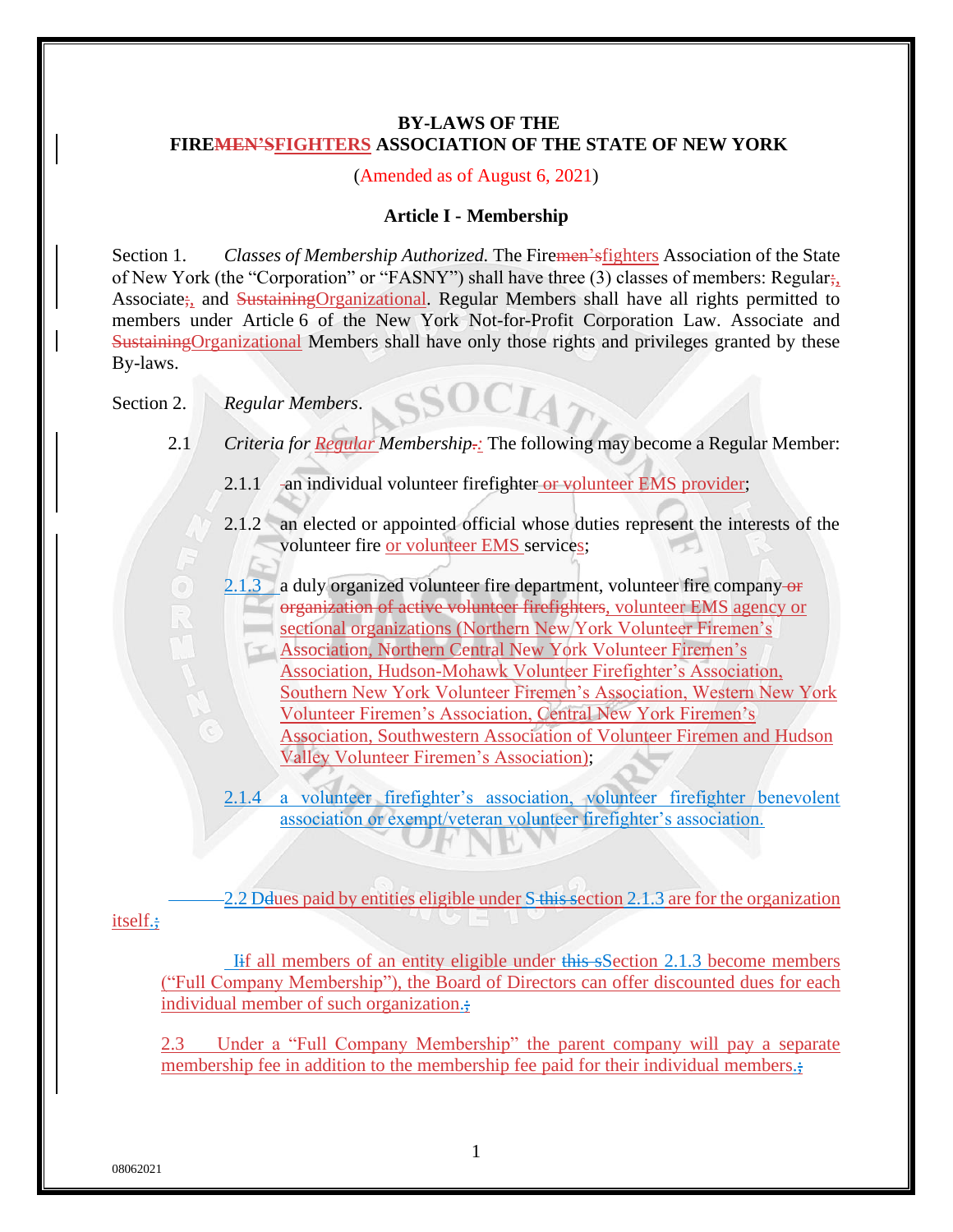2.1.32.4Full Company Memberships, or any entity covered under Section 2.1.3 of this Article, is entitled to designate one Delegate and one Alternate Delegate to represent such member at a duly organized meeting of the Association membership; the Alternate Delegate shall only be entitled to act in the absence of the Delegate. Delegates and Alternate Delegates must be volunteer or exempt firefighters and must be a member of the parent company for which they serve as Delegate. A person may serve as Delegate or Alternate Delegate for one Full Company Member only.

2.1.4 a volunteer fire service district association, volunteer firefighter's association, volunteer firefighter benevolent association or exempt/veteran volunteer firefighter's association.

#### Section 3. *Associate Members*.

3.1 *Criteria for Associate Membership.:* The following may become an Associate Member: an organization of emergency service providers or an individual volunteer emergency service provider not otherwise eligible to hold Regular Membership; a regional volunteer fire organization; an Aauxiliary Aassociation, a volunteer fire service district association, an individual member of a Boy Scouts of America Explorer Post or any member of a firematic youth organization officially recognized or sponsored by a fire department, company or organization of active fire volunteers for purposes of encouraging participation in the volunteer fire service.

3.2 *3.1.2Rights and Limitations of Membership.* Associate Members shall be nonvoting members of the Corporation, butCorporation but shall be entitled to the following rights and privileges: attending general meetings of the membership; participating in such programs of the Corporation as the Corporation's Board of Directors ("Board of Directors" or "Board") may designate; receiving notices and reports issued by the Corporation.

### Section 4. *SustainingOrganizational Members*.

4.1 *Criteria for Organizational Membership.:* A business or organization not otherwise described above may become an SustainingOrganizational Member of the Corporation upon approval by the Board of Directors.

4.2 *Rights and Limitations of Membership.* SustainingOrganizational Members shall be nonvoting members of the Corporation, butCorporation but shall be entitled to all the rights and privileges of Associate Members, except that they shall not be entitled to receive notices or reports issued by the Corporation.

# Section 5. *Forms of Membership*.

5.1 *Forms of Membership Authorized.* Two forms of membership are available to Regular and Associate Members: Organizational and individual Membership.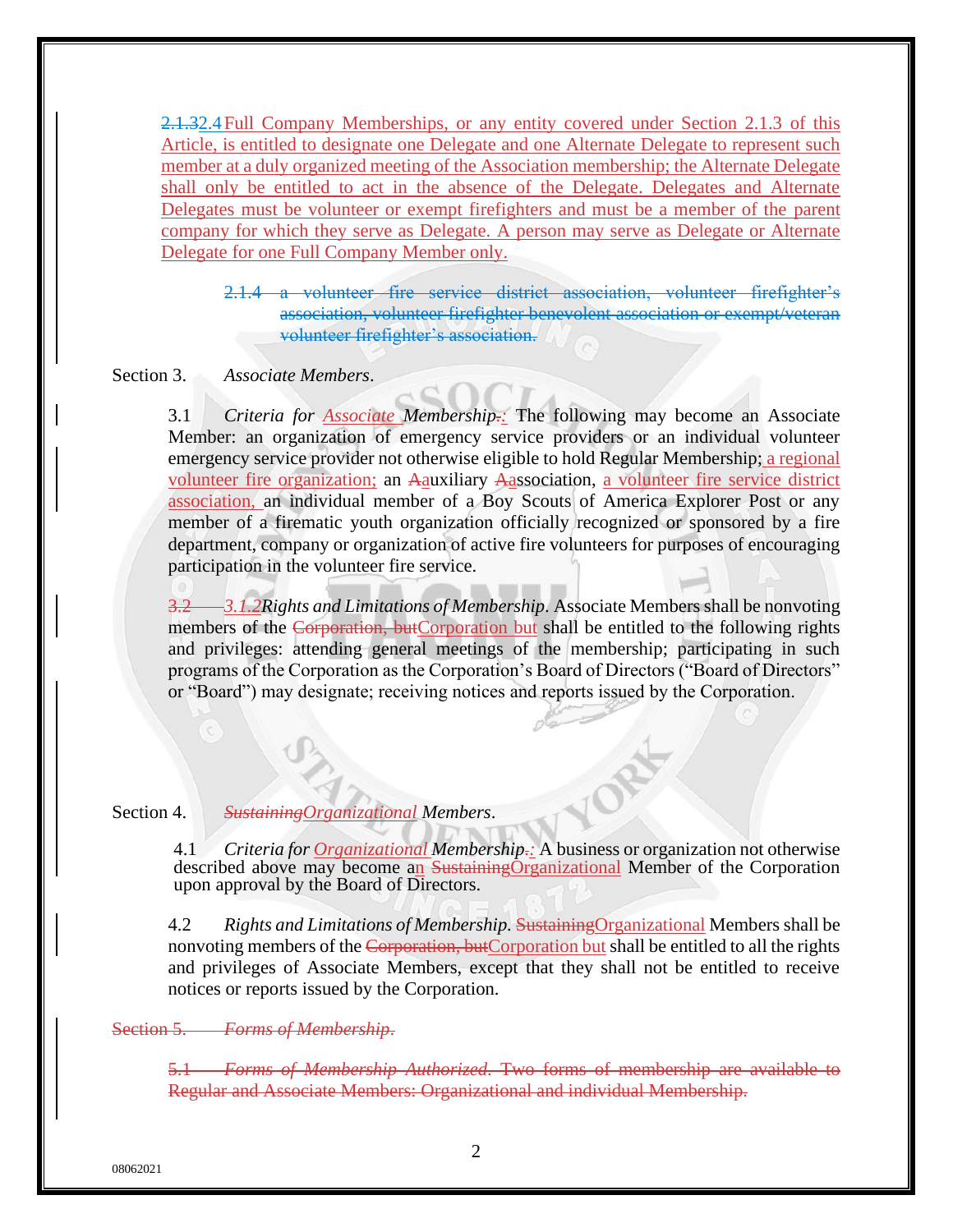5.2 *Organizational Membership.* The following shall be Organizational Members: any duly organized fire department, company or organization of active firefighters; any volunteer fire service district association, volunteer firefighter's association, volunteer firefighter benevolent association or exempt/veteran volunteer firefighter's association; any organization of emergency service providers.

5.34.3 *Individual Membership.* The following shall become Individual Members: any individual volunteer firefighter; any elected or appointed official whose duties represent the interests of the volunteer fire service; any individual volunteer emergency service provider; any individual member of a junior firefighter unit or Boy Scouts of America Explorer Post.

Section 6.Section 5. *Residents of the Firemen's Home.* Any volunteer firefighter who is a resident at the Firemen's Home shall be considered a Regular Member, without any obligation to pay dues.

Section 7.Section 6. *Additional Criteria for Membership.* The Board of Directors shall establish additional criteria for membership, including a schedule of dues, consistent with those set forth in these By-laws.

Section 8.Section 7. *Evidence of Membership.* Each member shall be issued a membership card or certificate indicating the appropriate membership form of the member. Membership and membership cards or certificates are not transferable.

Section 9.Section 8. *Dues*.

9.18.1 *Assessment.* The Board of Directors shall establish a schedule of annual dues for all membership classes. Dues shall not be increased unless approved by a vote of the Regular Members at the annual meeting or at another special meeting of the membership.

9.28.2 *Assessment Period.* The assessment of dues for annual membership runs with the calendar year, beginning on the first day of January and ending on the last day of December.

9.38.3 *Dues Exemption.* All past and current members of the Board of Directors, Trustees of the Firemen's Home and past presidents qualifying for membership in the Corporation shall be exempt from the payment of dues, providing said members have served a full term of office.

9.48.4 *Delinquency.* Any current member that fails to remit dues by the first day of April shall be deemed delinquent and forfeit any and all rights and/or privileges of membership. New members may join at any time during the calendar year, but Regular Members must have paid their dues in full at least fifteen (15) calendar days before the annual meeting or any special meeting in order to be able to vote.

9.58.5 *Waiver.* The dues of any member who is an Individual Member may be waived or reinstated at the discretion of the Board of Directors.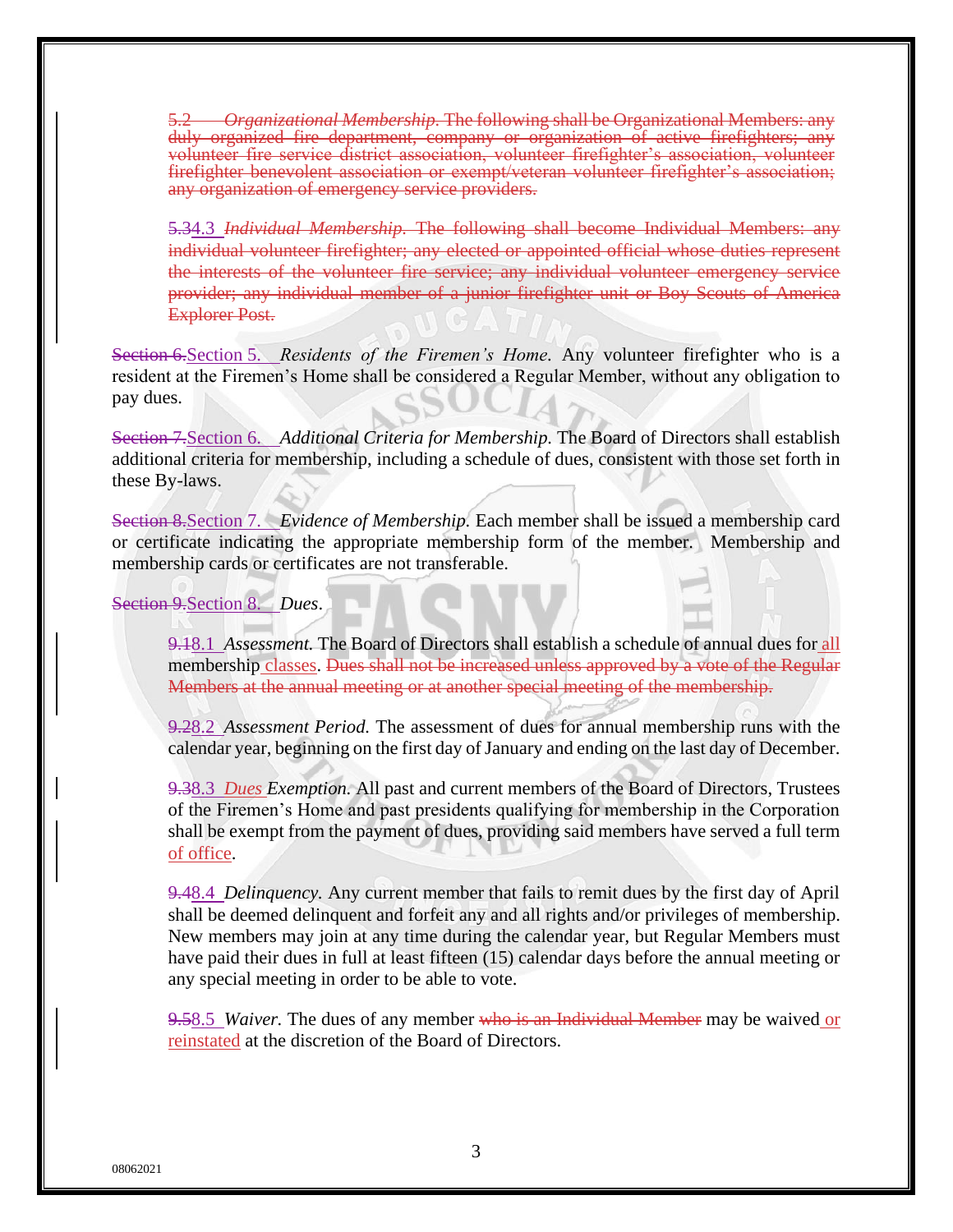### **Article II - Meetings of the Membership**

#### Section 1. *Meetings*.

1.1 *Annual Meeting.* An aAnnual mMeeting of the Regular Members shall be held for the election of Directors and Trustees and the transaction of other business in August of each year on any day in that month as determined by the Board of Directors. The Regular Members shall have the opportunity to approve or reject the annual budget for the Firemen's Home at the  $a$ Annual  $m$ Meeting as approved and submitted by the Board of Directors.

1.2 *Annual Meeting Contingency Plan.* In the event that a declared state of emergency by a federal, state, or local government entity makes it impossible or impractical to conduct the Annual Meeting at the designated time and place, the Board of Directors shall be allowed to change the date, time, place and manner of the Annual Meeting by electronic communications equipment or similar electronic equipment.

1.3 *Annual Report.* The Board of Directors shall present at the aAnnual mMeeting of members a report certified by a firm of independent public accountants selected by the Board of Directors, showing in appropriate detail the following:

- 1.3.1 The assets and liabilities, including trust funds, of the Corporation as of the end of the twelve (12)-month fiscal period terminating not more than six (6) months prior to said meeting.
- 1.3.2 The principal changes in assets and liabilities, including trust funds, during said fiscal period.
- 1.3.3 The revenue or receipts of the Corporation, both unrestricted and restricted to particular purposes during said fiscal period.
- 1.3.4 The expenses or disbursements of the Corporation for both general and restricted purposes during said fiscal period.
- 1.3.5 The number of members of the Corporation as of the date of the report, together with a statement of increase or decrease in such number during said fiscal period and statement of the place where the names and places of residence of the current members may be found.

This report shall be filed with the records of this Corporation and a copy thereof entered in the minutes of the proceedings of the annual meeting of members.

1.4 *Special Meetings.* Special meetings of the Regular Members may be called at any time by the President, by a majority vote of the Board of Directors, or by ten percent (10%) or more of the Regular Members on petition to the Secretary.

Section 2. *Place of Meetings.* Meetings of the membership shall be held at the principal office of the Corporation or at such other place as may be fixed by the Board of Directors.

Section 3. *Notice of Meetings*.

08062021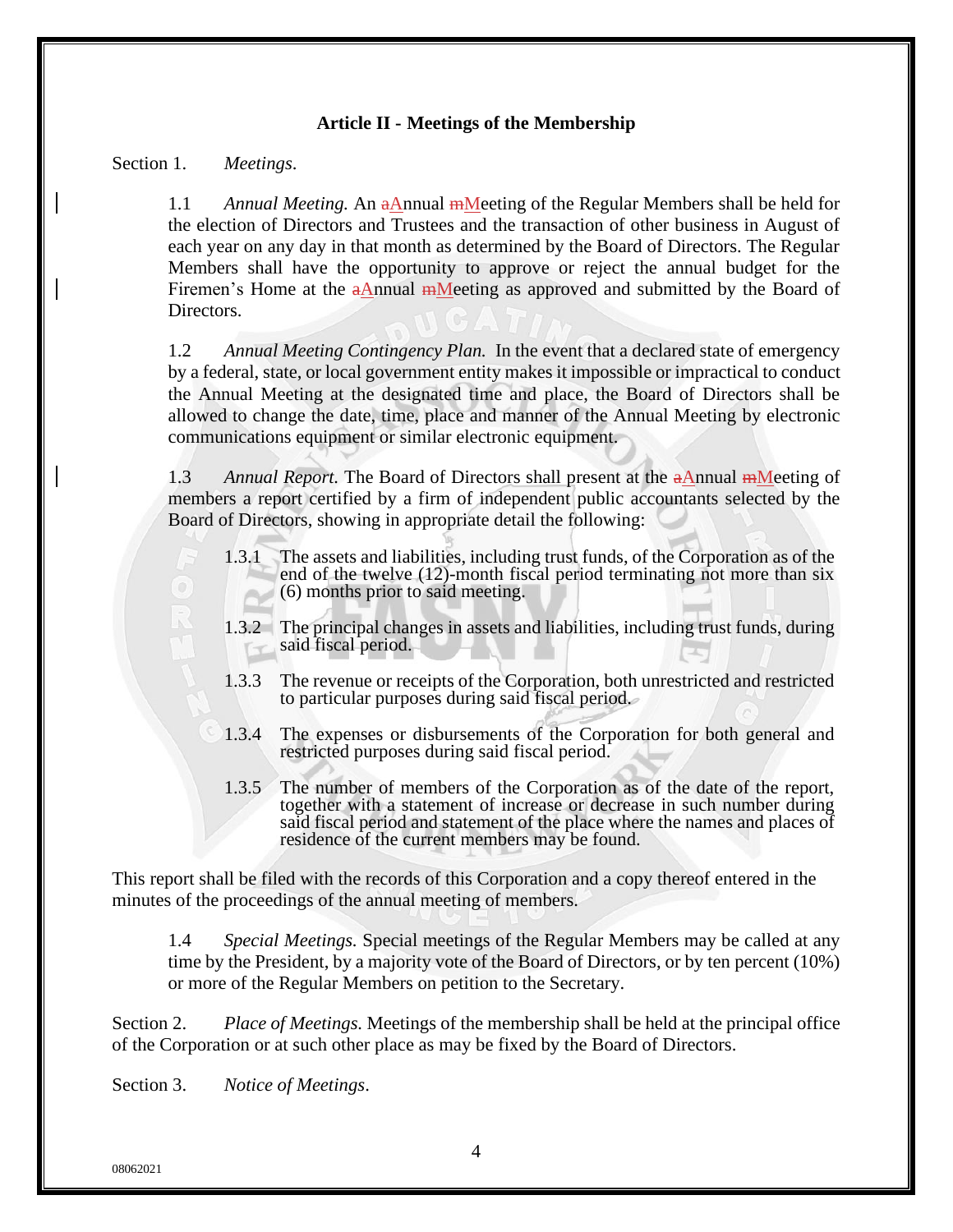3.1 *Generally.* Written notice shall be given of each meeting of members, shall state the place, date and hour of the meeting and, unless it is an annual meeting, shall also indicate that it is being issued by or at the direction of the person or persons calling the meeting. Notice of a special meeting shall also state the purpose of purposes for which it is being called. Notice of any meeting shall be given personally, by fax, by e-mail, or by first-class mail not less than ten (10) nor more than fifty (50) days before the date of the meeting. If notice is provided by another class of mail not less than thirty (30) nor more than sixty (60) days before such date, to each member entitled to vote at such meeting. If mailed, such notice is given when deposited in the United States mail with postage thereon prepaid, directed to the member at the member's address as it appears on the record of members, or if the member shall have filed with the Secretary a written request that notices to member be mailed to some other address, then directed to the member at such other address. If sent by fax or e-mail, notice is given when directed to the individual's fax number or e-mail address as it appears on the record of members, or to such fax number or other e-mail address as filed with the Secretary of the Corporation; provided that notice shall not be deemed delivered if: (a) the Corporation is unable to deliver two (2) consecutive notices to the individual by e-mail or fax; or (b) the Corporation otherwise becomes aware that notice cannot be delivered to the individual by e-mail or fax. The Corporation shall send notice of meetings by first-class mail to any member who requests in writing that such notices be delivered by such method.

3.2 *Notice by Publication.* Notice may be given by publication in a newspaper published in the county in the state in which the principal office of the Corporation is located. Such notice shall be published once a week for three (3) successive weeks immediately preceding the meeting. The Corporation shall also post notice of the meeting prominently on the homepage of the Corporation's website continuously from the date of publication through the date of the meeting.

3.3 *Waiver of Notice.* Notice of meetings of the membership need not be given to any member entitled to vote who submits a signed waiver of notice, whether before or after the meeting. The attendance of any Organizational Member or Individual Member entitled to vote at a meeting without protesting prior to the conclusion of the meeting the lack of notice of such meeting shall constitute a waiver of notice by the member. Waivers may be provided: (i) in a writing signed by the member or the member's proxy either in hard copy or by affixing a signature by any reasonable means *(i.e.,* fax signature); or (ii) by e-mail that includes information from which the recipient can reasonably determine that the transmission was authorized by the individual submitting the waiver.

Section 4. *Quorum.* A quorum shall be required for the legal and proper conduct of the business of the Corporation. A quorum shall consist of one hundred (100) or 10% of the Regular Members, whichever is less.

Section 5. *Adjournment.* A majority of the Regular Members present at any meeting, whether or not a quorum is present, may adjourn any meeting to another time and place. Notice of such adjourned date shall be provided as required by Section 3 of this Article.

Section 6. *Voting and Action by the Membership*.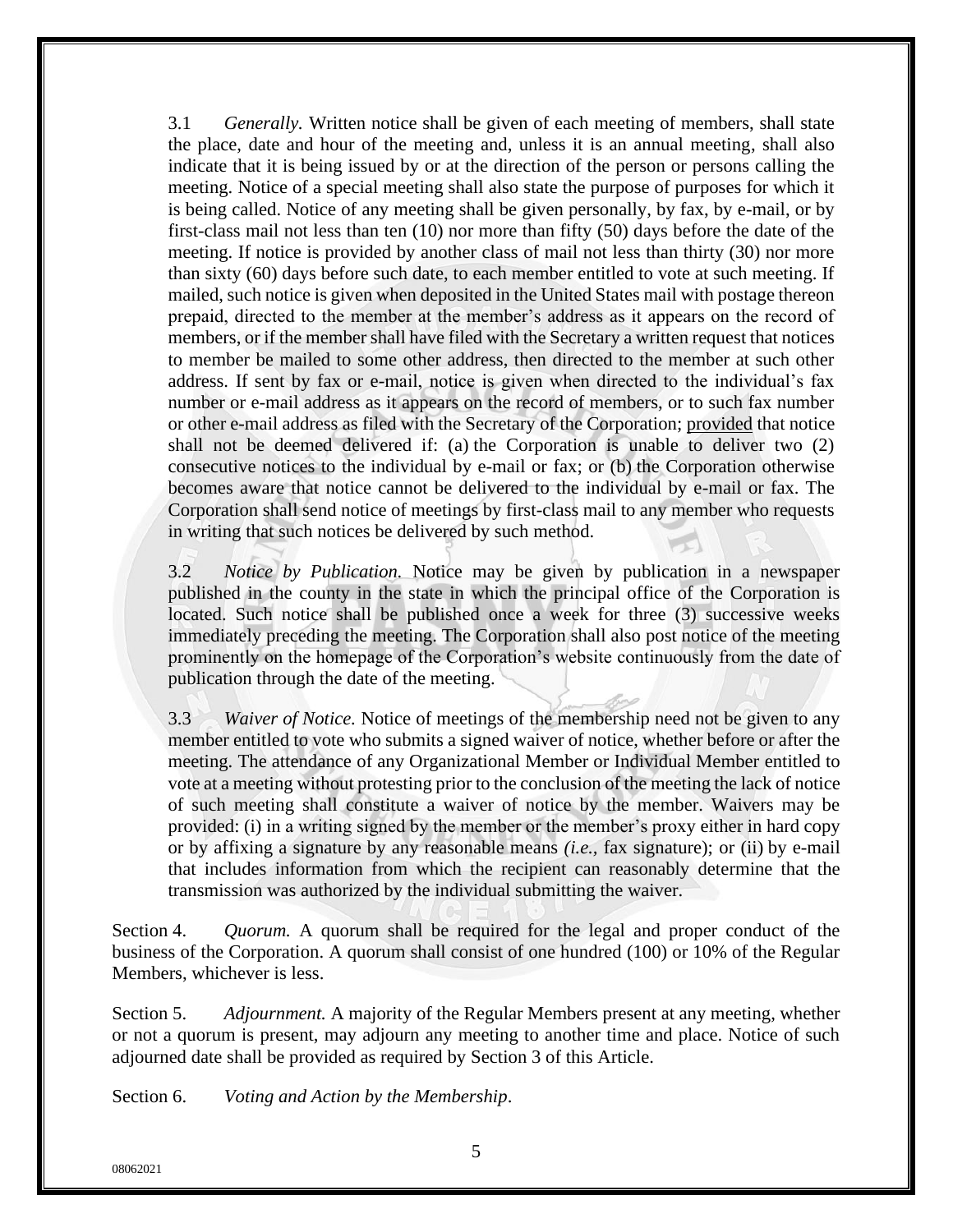6.1 *Generally.* Each Regular Member in good standing shall have one vote.

6.2 *Organizational MembersFull Company Members.* OrganizationalFull Company Members must designate one Delegate and one Alternate Delegate to represent such member; the Alternate Delegate shall only be entitled to act in the absence of the Delegate. Delegates and Alternate Delegates must be volunteer or exempt firefighters and must be a member of the Organizational Member for which they serve as Delegate.

6.2.1 A person may serve as Delegate or Alternate Delegate for one Organizational Member only.

6.3 *Nominations.* All nominations for Elected Officers, directors or trustees shall be submitted on a completed Official Nominating Petition. Official nominating petitions can be requested beginning on January 1. The completed petitions must be received by the FASNY Secretary at the Corporation's office no earlier than February 1 and no later than May 1. no less than sixty (60) days prior to the opening day of the annual meeting of members and They shall contain no less than twenty-five (25) signatures and membership numbers of Regular Members of the Corporation in good standing and the nominee's name as it is to appear on the ballot. Such forms shall be available from the Corporation's office and shall be returned to the Corporation's office, addressed to FASNY Secretary" and marked "NOMINATION" on the lower left of the face of the envelope. It shall be returned in person or by U.S. Mail. No electronic mail, faxes or other non-original submissions will be considered valid.

- 6.3.1 The Secretary shall acknowledge the receipt and validity of the petition, in writing, to the nominee at the address of record as soon as possible following receipt.
- 6.3.2 If there is more than one nominee for an office, the President will announce the time and place for drawing of positions on the ballot.
- 6.3.3 The nominees for elective office of the Corporation who wish to decline the nomination must file a declination in writing with the Secretary at least thirty (30) days prior to when proxies are accepted pursuant to these Bylaws.
- 6.3.4 For each unopposed candidate for officer, director or trustee at the annual meeting of members, the Secretary, upon approval motion by the membership, shall cast a single affirmative ballot for each such unopposed candidate.
- 6.3.5 If there are no nominees for an officer, director or trustee position at the annual meeting of members, the position shall be declared vacant and shall be filled as provided in these By-laws for the particular position.

The above process does not limit or otherwise prohibit write-in candidates.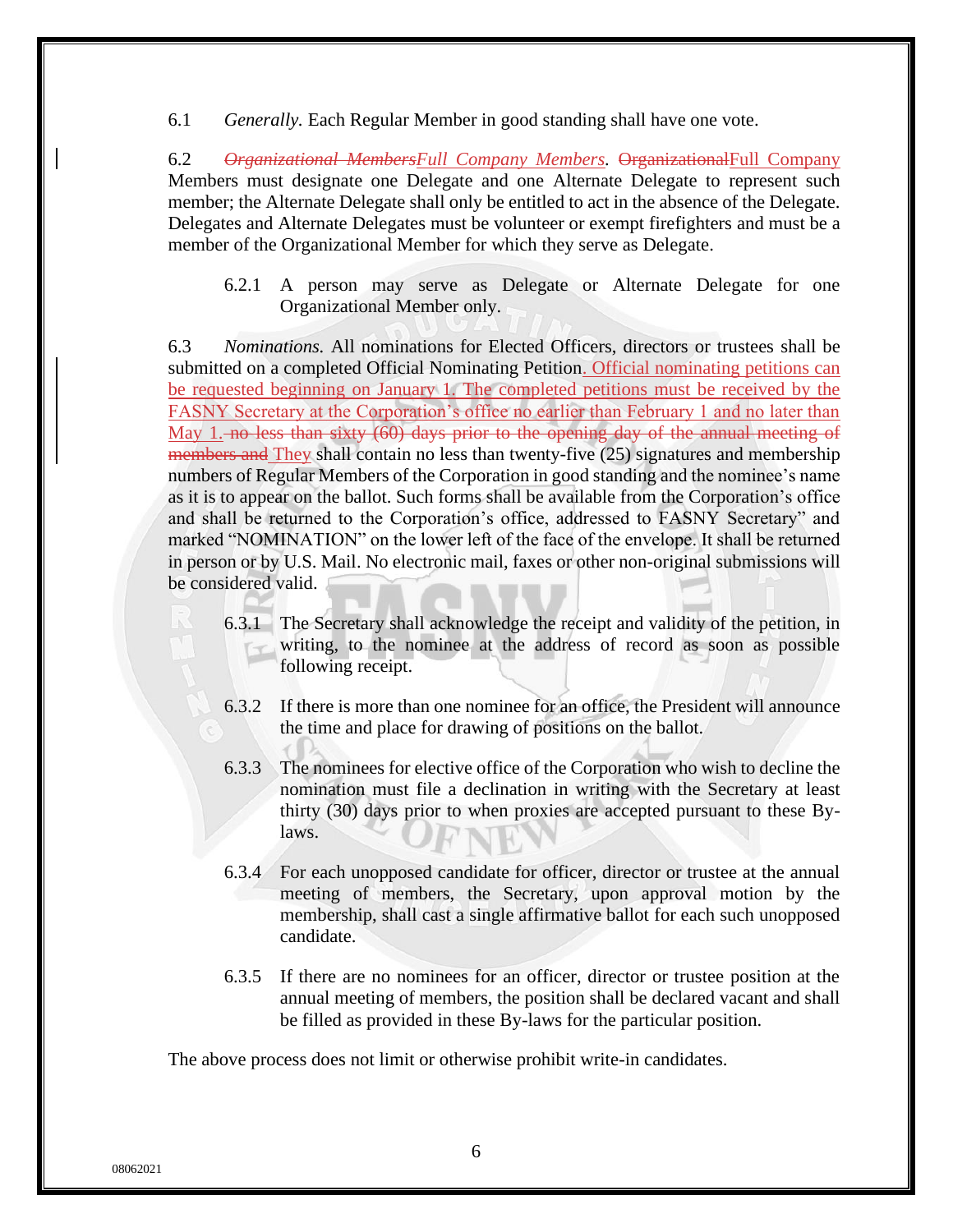6.4 *Election of Officers, Directors and Trustees.* Elected Officers, Directors and Trustees shall be elected by a plurality of the votes cast during the Annual Meeting of the Regular Membership.

6.5 *Other Actions of the Membership.* Except as otherwise required by law, the Certificate of Incorporation, or these By-laws, whenever any corporate action is to be taken by vote of the Regular Members, it shall be authorized by a majority of the votes cast at such meeting, provided, that the affirmative votes cast in favor of any such action shall be at least equal to a majority vote of the minimum quorum for the meeting.

6.6 *Proxies.* Member voting by proxy is not allowed.

Section 7. *Parliamentary Law*. Robert's Rules of Order, Newly Revised, shall be the controlling authority on all questions of parliamentary law not covered within the By-laws.

Section 8. *Chairperson.* At all meetings of the membership, the President, or, in his or her absence, the First Vice President or, in his or her absence, the Second Vice President or, in his or her absence, another Director chosen by the Membership shall preside.

Section 9. *Secretary.* The Secretary or, in his or her absence, a Director chosen by the Chairperson shall act as the secretary of all meetings of the membership. The Secretary shall assume responsibility for supervising the registration of members entitled to vote and issuing voting cards, ballots or other like documents should a vote or election be called at any meeting.

# Section 10. *Inspectors of Election*.

10.1 *Appointment.* The President, at least ten (10) days in advance of any meeting of the Membership, shall appoint at least five (5) election inspectors, of whom the Secretary of the Corporation shall be one, to act at the meeting or any adjournment thereof. If inspectors are not so appointed, the chairperson of the meeting of the membership shall do so. In case any person appointed fails to appear or act, the vacancy may be filled by appointment made by the President or the chairperson. Each inspector, before entering upon the discharge of his or her duties, shall take and sign an oath faithfully to execute the duties of inspector at such meeting with strict impartiality and according to the best of his or her ability.

10.2 *Powers.* The inspectors shall: determine the number of members eligible to vote; determine the existence of a quorum; receive votes, and hear and determine all challenges and questions arising in connection with the right to vote; count and tabulate all votes; determine the result; and do such acts as are proper to conduct the election or vote with fairness to all members. On request of the President, the person presiding at the meeting or any member entitled to vote thereat, the inspectors shall make a report in writing of any challenge, question or matter determined by them and execute a certificate of any fact found by them. Any report or certificate made by them shall be prima facie evidence of the facts stated and of the vote as certified by them.

# **Article III - Board of Directors**

Section 1. *Powers of the Board of Directors*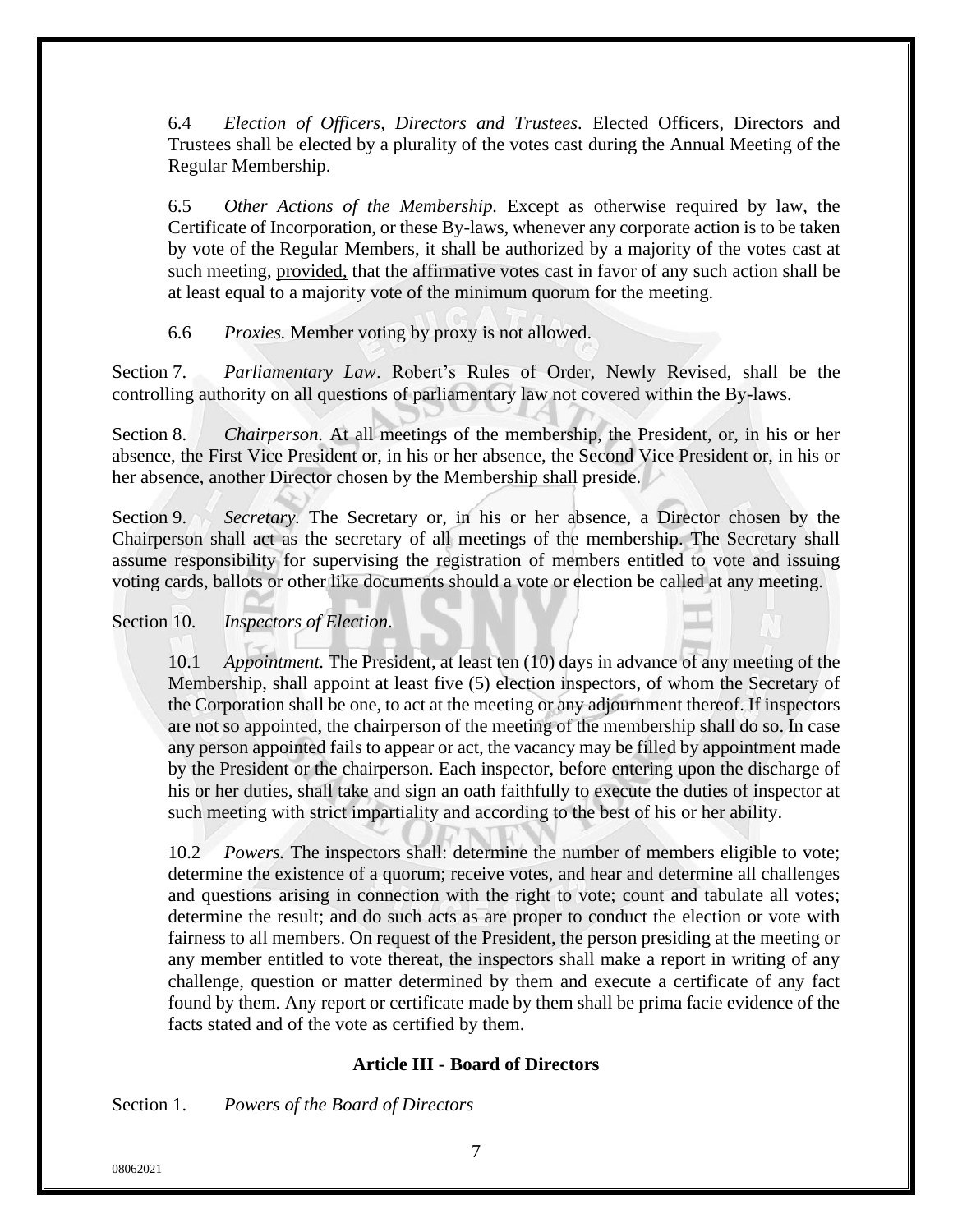1.1 *General Management.* The general management of the affairs of this Corporation shall be vested in the Board of Directors. The Board of Directors shall have control of the property of the Corporation and shall determine its policies with the advice of its various committees. The Board of Directors shall employ necessary staff, including, but not limited to: a Corporate Attorney, an Independent Certified Public Accountant, and a Legislative Representative. It may authorize expenditures and investments, including those relative to the Firemen's Home, as it sees fit. The Board of Directors shall annually review and approve written procedures for the internal fiscal management of this Corporation. The Board of Directors shall be generally empowered to take all necessary and proper steps to carry out the purposes of this Corporation and to promote its best interest.

#### Section 2. *Composition of Board of Directors*.

2.1 The Board of Directors shall consist of the President, the First Vice-President, the Second Vice-President, and nine (9) elected members*.* The Immediate Past President shall serve ex officio.

2.2 As used in these By-laws, "entire Board of Directors" means the actual number of Directors pursuant to Section 2.1 above*.*

Section 3. *Qualifications.* Each member of the Board of Directors must be at least eighteen (18) years of age, an Individual Regular Member of the Corporation, a domiciliary of the State of New York, and have served as a volunteer firefighter in New York State for a minimum period of five (5) years prior to seeking election as a Director.

Section 4. *Terms of Office.* The terms of office for Directors shall begin on the day of their election and shall conclude upon the election and qualification of their successors. The term for members of the Board of Directors shall be five (5) years and shall be elected to no more than two (2) consecutive full five-(5) year terms.

4.1 Directors shall be divided into five (5) classes of approximately the same size for purposes of staggering terms of office*.* Classes of Directors shall be identified by the year their term of office ends. One class of Directors shall be elected at each annual meeting of the members.

4.2 Any former Director may be re-elected as a Director after a one (1) year absence from the Board of Directors. In such case, the individual's prior service as a Director shall not be considered in applying any of the term limitations specified in this section.

Section 5. *Resignation.* A Director may resign at any time by giving written notice to the President or the Secretary of the Corporation or the Board of Directors. Unless otherwise specified in the notice, the resignation shall take effect upon receipt thereof by the President, the Secretary or the Board of Directors, and the acceptance of the resignation shall not be necessary to make it effective.

Section 6. *Removal*.

08062021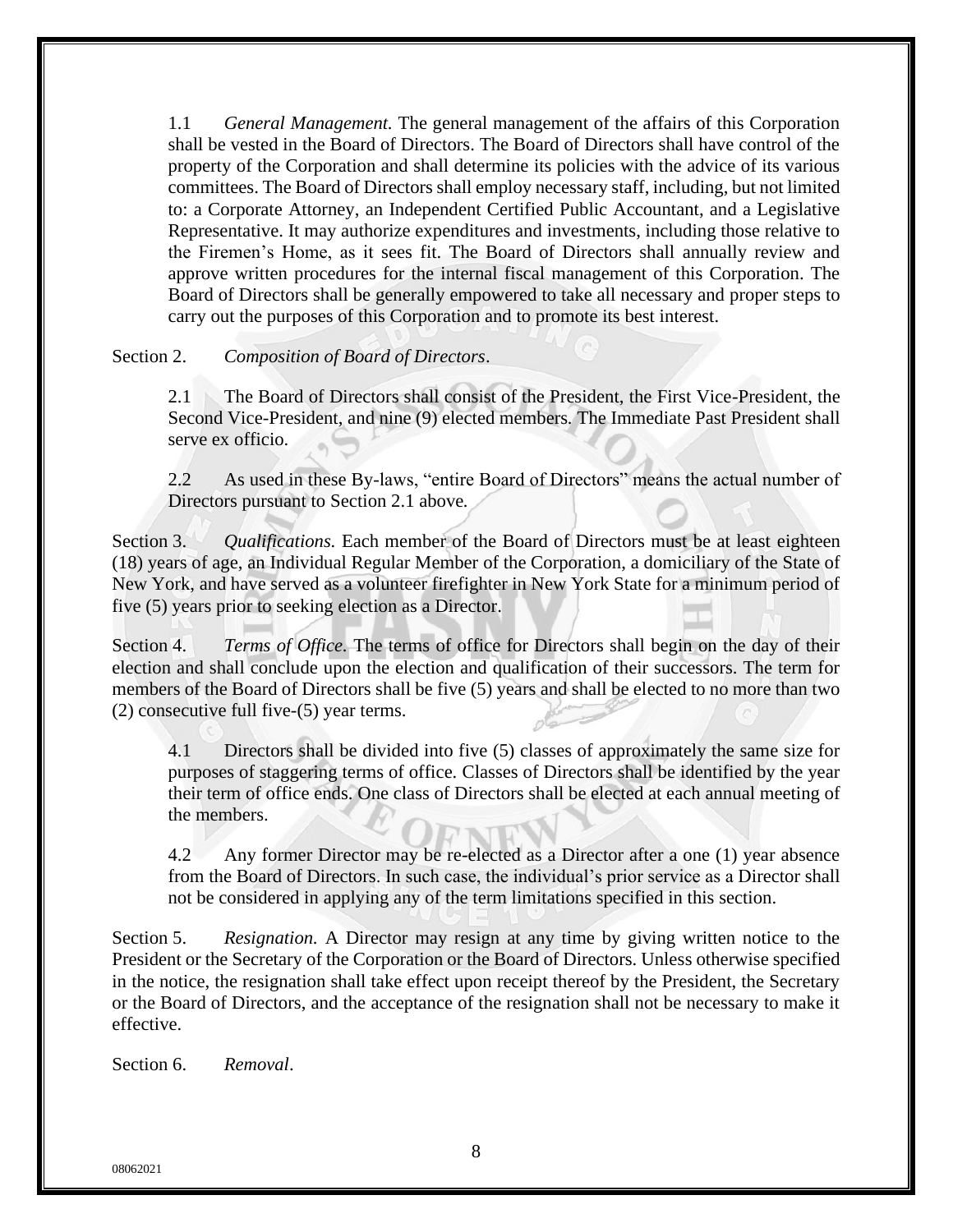6.1 *By the Board of Directors.* Any or all of the Directors of the Corporation may be removed for cause by a majority vote of the Board of Directors.

6.2 *By the Members.* Any or all of the Directors may be removed with or without cause by a majority vote of the Regular Members.

6.3 *Attendance.* Missing three (3) consecutive meetings of the Board of Directors without providing reasonable excuse shall be deemed cause for removal by a vote of the Board of Directors.

Section 7. *Vacancies.* A vacancy shall arise upon the death, resignation, lapse of membership of a Director or change in domicile outside the State of New York. A vacancy on the Board of Directors occurring in the interim between annual meetings shall be filled by an interim successor appointed by the Board of Directors. At the next annual meeting, the vacancy shall be filled by the members for the unexpired term of such director position.

Section 8. *Newly Created Directors.* A newly created directorship resulting from an increase in the number of Directors shall be filled by vote of a majority of Directors then in office, regardless of their number. Directors elected to fill newly created directorships shall hold office until their successors have been elected or appointed and qualified.

**Article IV - Board of Trustees of the Firemen's Home**

Section 1. *Powers of the Board of Trustees of the Firemen's Home.* The management of the Firemen's Home shall be vested in the Board of Trustees subject to oversight by the membership and the Board of Directors. The Board of Trustees shall prepare and adopt such rules, regulations and procedures for the conduct of its own proceedings and the management and governance of the Firemen's Home, not in conflict with the laws of this State or with the Certificate of Incorporation or By-laws of this Corporation.

Section 2. *Composition of Board of Trustees of the Firemen's Home.* The Board of Trustees of the Firemen's Home shall consist of fifteen (15) elected members and the President of the Board of Directors of the Corporation, who shall serve ex *officio.*

Section 3. *Qualifications.* Each member of the Board of Trustees of the Firemen's Home must be at least eighteen (18) years of age, an Individual Regular Member of the Corporation, a domiciliary of the State of New York, and have served as a volunteer firefighter in New York State for a minimum period of five (5) years prior to seeking election as a Trustee.

Section 4. *Terms of Office.* The terms of office for Trustees shall begin on the day of their election and shall conclude upon the election and qualification of their successors. The term for members of the Board of Trustees shall be five (5) years and shall be elected to no more than two (2) consecutive full five-(5) year terms.

4.1 Any former Trustee may be re-elected as a Trustee after a one (1) year absence from the Board of Trustees*.* In such case, the individual's prior service as a Trustee shall not be considered in applying any of the term limitations specified in this section.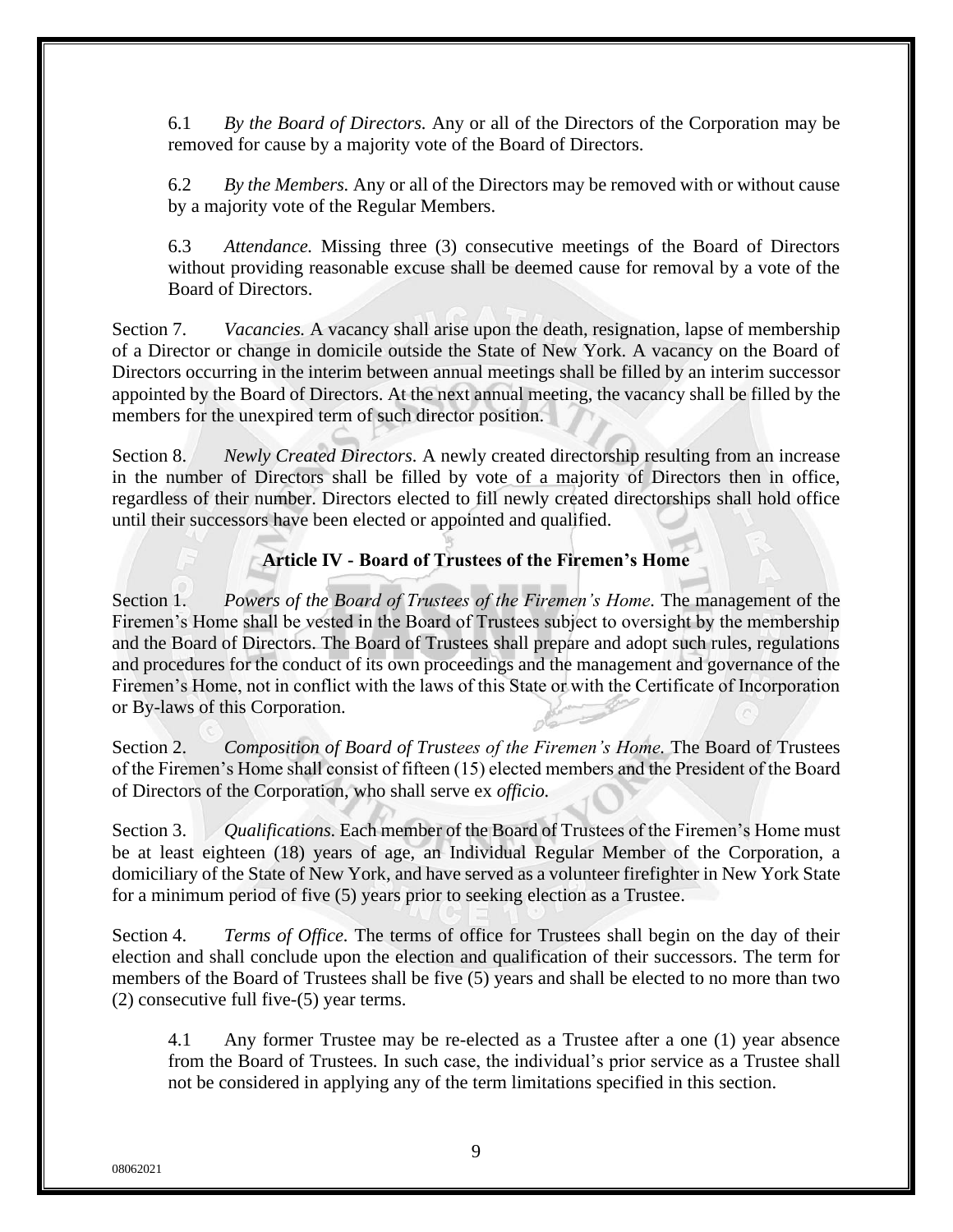Section 5. *Resignation.* A Trustee may resign at any time by giving written notice to the President or the Secretary of the Corporation or the Board of Directors. Unless otherwise specified in notice, the resignation shall take effect upon receipt thereof by the President, the Secretary or the Board of Directors, and the acceptance of the resignation shall not be necessary to make it effective.

Section 6. *Removal.* Any or all of the Trustees may be removed, with or without cause, only by vote of the Regular Members; provided, however that a Trustee's authority to act as a Trustee may be suspended by the Board of Directors for cause.

6.1 *Attendance.* Missing three (3) consecutive meetings of the Board of Trustees without providing reasonable excuse shall be deemed cause for suspension by a vote of the Board of Directors.

Section 7. *Vacancies.* A vacancy in office shall arise upon the death, resignation, lapse of membership of a Trustee or change in domicile outside the State of New York. A vacancy on the Board of Trustees of the Firemen's Home occurring in the interim between annual meetings shall be filled by an interim successor appointed by the Board of Directors. At the next annual meeting, the vacancy shall be filled by the members for a new five-(5) year term.

# **Article V - Officers of the Corporation**

Section 1. *Elected Officers*. The Elected Officers of this Corporation shall consist of a President, First Vice President and Second Vice President elected by the Regular Members to serve for a term of two (2) years and until their successors have been elected and have qualified.

Section 2. *Appointed Officers.* The Secretary and Treasurer shall be appointed by, and serve at the sole discretion of, the Board of Directors. Appointed Officers shall serve for one-(1) year terms and until their successors have been appointed and have qualified. The Board of Directors shall determine the required qualifications and salary schedule, if any, for Appointed Officers. Appointed Officers may resign in the manner prescribed for Directors, as set forth by Article III, Section 5.

Section 3. *Qualifications*. Each officer must be at least eighteen (18) years of age, an Individual Regular Member of the Corporation, a domiciliary of State of New York, and have served as a volunteer firefighter in New York State for a minimum period of five (5) years prior to seeking election as an officer. Effective July 1, 2015, no employee of the Corporation shall serve as President of the Board of Directors, or hold any other title with similar responsibilities unless approved by two-thirds vote of the entire Board and such approval is contemporaneously documented.

3.1 Each officer must be at least eighteen (18) years of age, an individual Regular Member of the Corporation, a domiciliary of the State of New York, and have served as a volunteer firefighter in New York State for a minimum period of five (5) years prior to seeking election as an officer*.* Effective July 1, 2016, no employee of the corporation shall serve as President of the Board of Directors or hold any other title with similar responsibilities.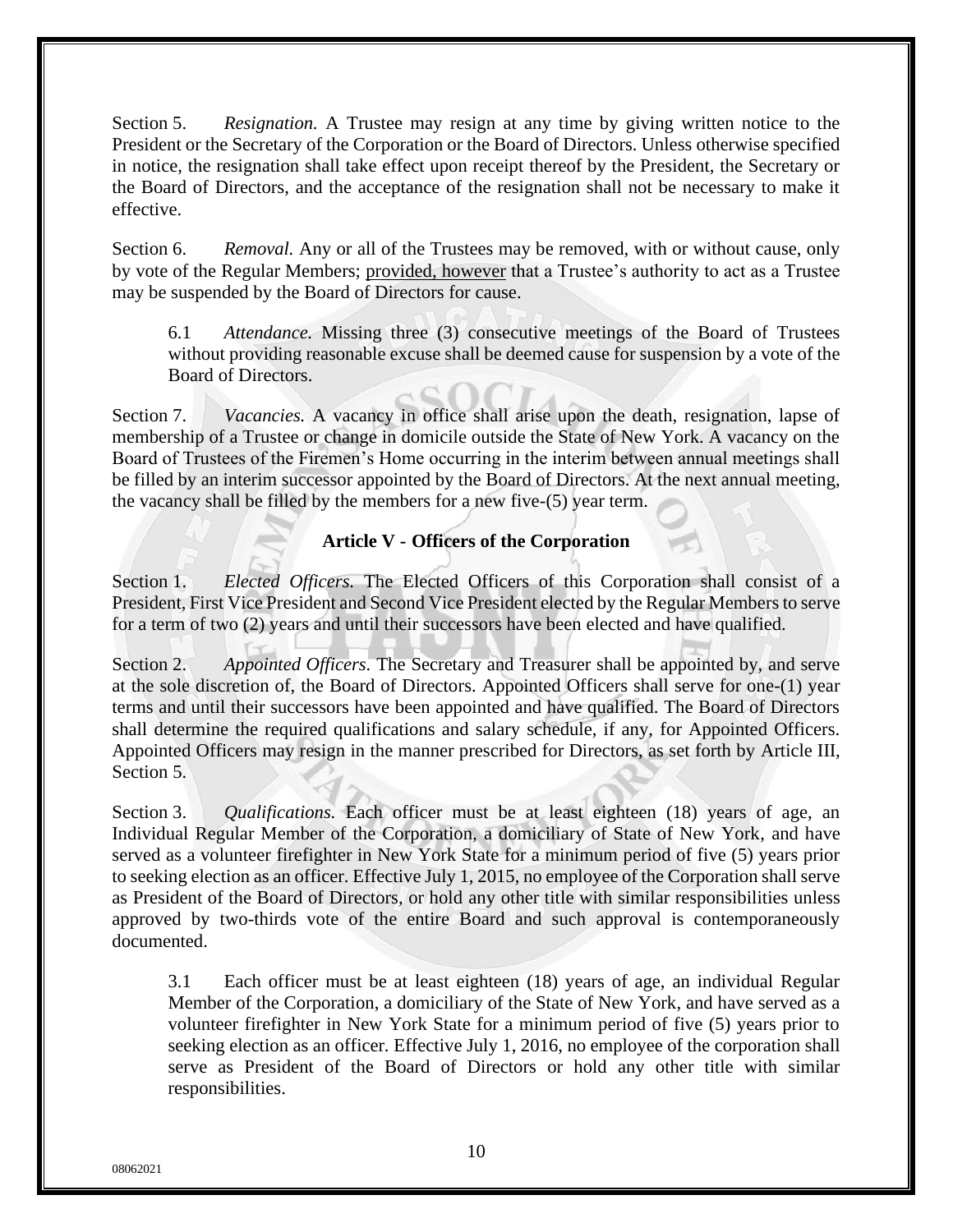Section 4. *Removal.* Any or all of the Elected Officers may be removed, with or without cause, only by vote of the Regular Members; provided, however, that an Elected Officer's authority to act as an officer may be suspended by the Board of Directors for cause.

Section 5. *Vacancies*.

5.1 *President.* In the event that the office of the President becomes vacant for any reason, the First Vice President shall immediately succeed to the office of President and shall serve as President for the unexpired term thereof.

5.2 *First Vice President.* In the event that the office of the First Vice President becomes vacant for any reason, the Second Vice President shall immediately succeed to the office of First Vice President and shall serve as First Vice President for the unexpired term thereof.

5.3 *Second Vice President.* In the event that the office of the Second Vice President becomes vacant for any reason, said vacancy shall be filled by a vote of the Board of Directors. The person selected by the Board of Directors to fill any such vacancy shall hold such office until the next Annual Meeting of members, at which time an election shall be held for the unexpired term of that office.

5.4 *Appointed Officers.* A vacancy in any appointed officer position shall be filled by vote of the Board of Directors. The person selected by the Board of Directors to fill any such vacancy shall hold such office as designated by the Board of Directors and until a successor is elected or appointed and qualified.

Section 6. *Additional Appointed Officers.* Additional officers may be appointed for such period, have such authority and perform such duties, either in an administrative or subordinate capacity to the Board of Directors, as the Board of Directors may from time to time determine.

Section 7. *Duties*.

7.1 *President.* The President shall be the principal executive officer of the Corporation and shall generally supervise and control all of the business and affairs of the Corporation, except for those powers and duties that may be assigned by the Board of Directors.

The President shall preside at all meetings of the members and of the Board of Directors. The President, or any other proper officer of the Corporation authorized by the Board of Directors, may execute any deeds, mortgages, bonds, contracts or other instruments that the Board of Directors has authorized to be executed, except in cases where the signing and execution thereof shall be expressly delegated by the Board of Directors or by these By-laws or by statute to some other officer or agency of the Corporation.

The President shall annually appoint a member of the Corporation to serve as a Sergeantat-Arms and another member to serve as an Assistant Sergeant-at-Arms, whose duties shall be to preserve order and otherwise carry out the directions of the presiding officer during any, and all, meetings of the Corporation as ultimately directed by the President.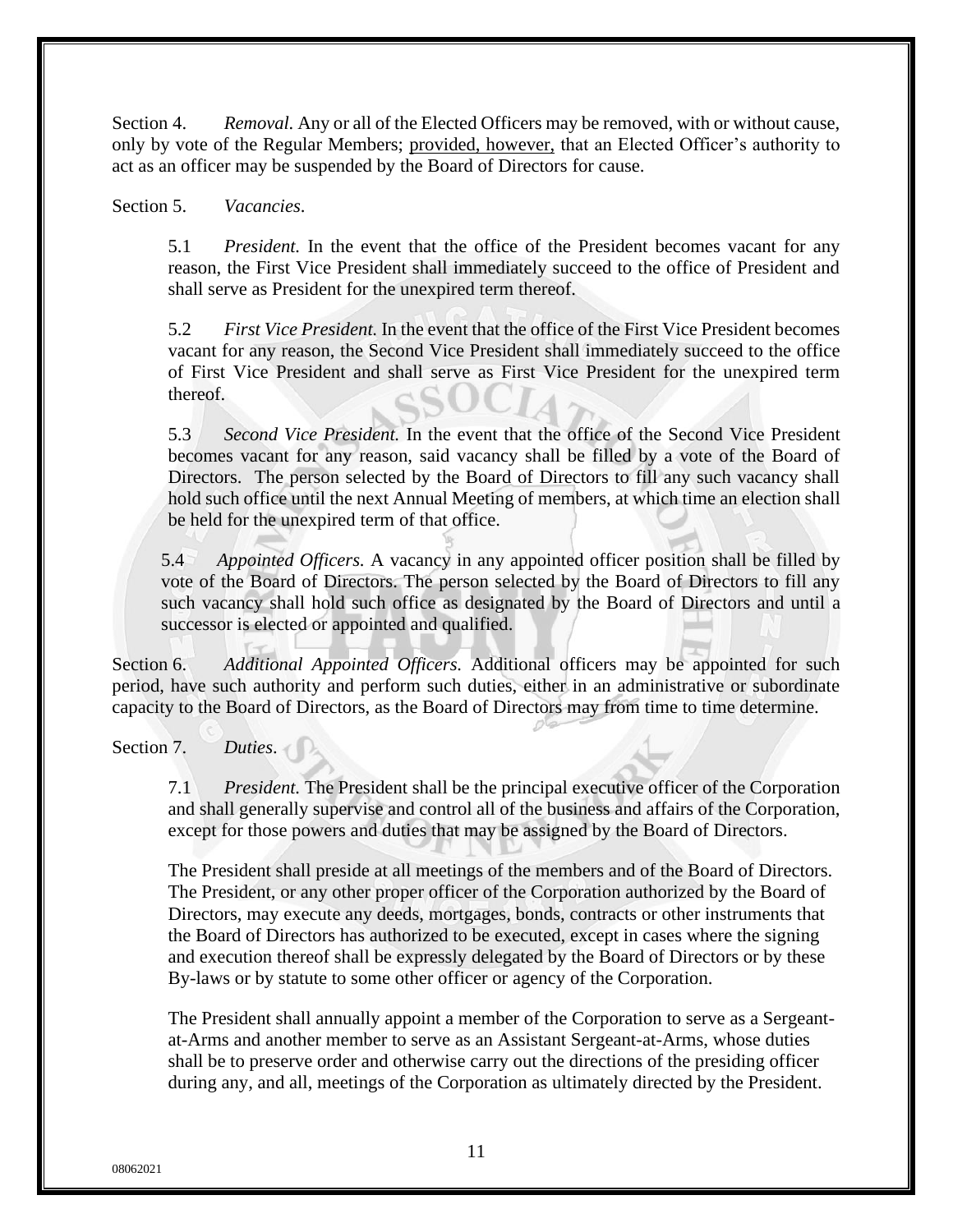7.2 *Vice Presidents.* In the absence of the President, or in the event of his or her inability or refusal to act, the First Vice President, or in the absence of the First Vice President or in the event of his or her inability or refusal to act, the Second Vice President, shall perform the duties of the President, and when so acting shall have all the powers of and be subject to all the restrictions upon the President. Any Vice President shall perform such other duties as from time to time may be assigned to him or her by the President or by the Board of Directors.

7.3 *Secretary.* The Secretary shall keep the minutes of all proceedings of the Corporation, including meetings of the members of the Board of Directors; see that all notices are duly given in accordance with the By-laws; and be custodian of the records of the Corporation. The Secretary shall present at the annual meeting the approved minutes of all proceedings of the meetings of the members of the Board of Directors and these minutes shall be filed with the records of this Corporation and a copy thereof entered in the minutes of the proceedings of the annual meeting of members and published therein; furthermore the approved minutes of the meetings of the members of the Board of Directors shall be sent electronically to any member who so requests within sixty (60) days of any meeting of the members of the Board of Directors. The Secretary shall keep a register of the membership and, in general, perform all duties incidental to the office of Secretary and such other duties as from time to time may be assigned to him or her by the President and/or Board of Directors. It shall be the duty of the Secretary to oversee the collection of annual dues from the membership and maintain records relative to the same. The Secretary may receive an annual salary for his or her services in an amount to be determined by the Board of Directors.

7.4 *Treasurer.* The Treasurer shall be responsible for the supervision of an account of all monies received or expended by the Corporation. In general, the Treasurer shall perform all the duties incident to the office of Treasurer and such other duties as from time to time may be assigned to him or her by the President or by the Board of Directors. The Treasurer shall make regular financial reports to the Board of Directors, according to a format prescribed by the Board. The Treasurer may receive an annual salary for his or her services in an amount to be determined by the Board of Directors.

# **Article VI - Meetings of the Board of Directors**

Section 1. *Meetings*.

1.1 *Regular Meetings.* The Board of Directors shall meet as soon as practicable following the annual meeting of the Regular Members. At that meeting, the dates and times of the regular meetings of the Board of Directors shall be established. No additional notice of regular meetings is required.

1.2 *Special Meetings.* Special meetings of the Board shall be held whenever called by the President or by the Secretary in a like manner on written request of five (5) Directors. Notice shall be given orally, by fax, by e-mail or by mail and shall state the purposes, time and place of the meeting. If notice is given orally, in person or by telephone, it shall be given not less than one (1) day before the meeting; if it is given by fax, e-mail or mail, it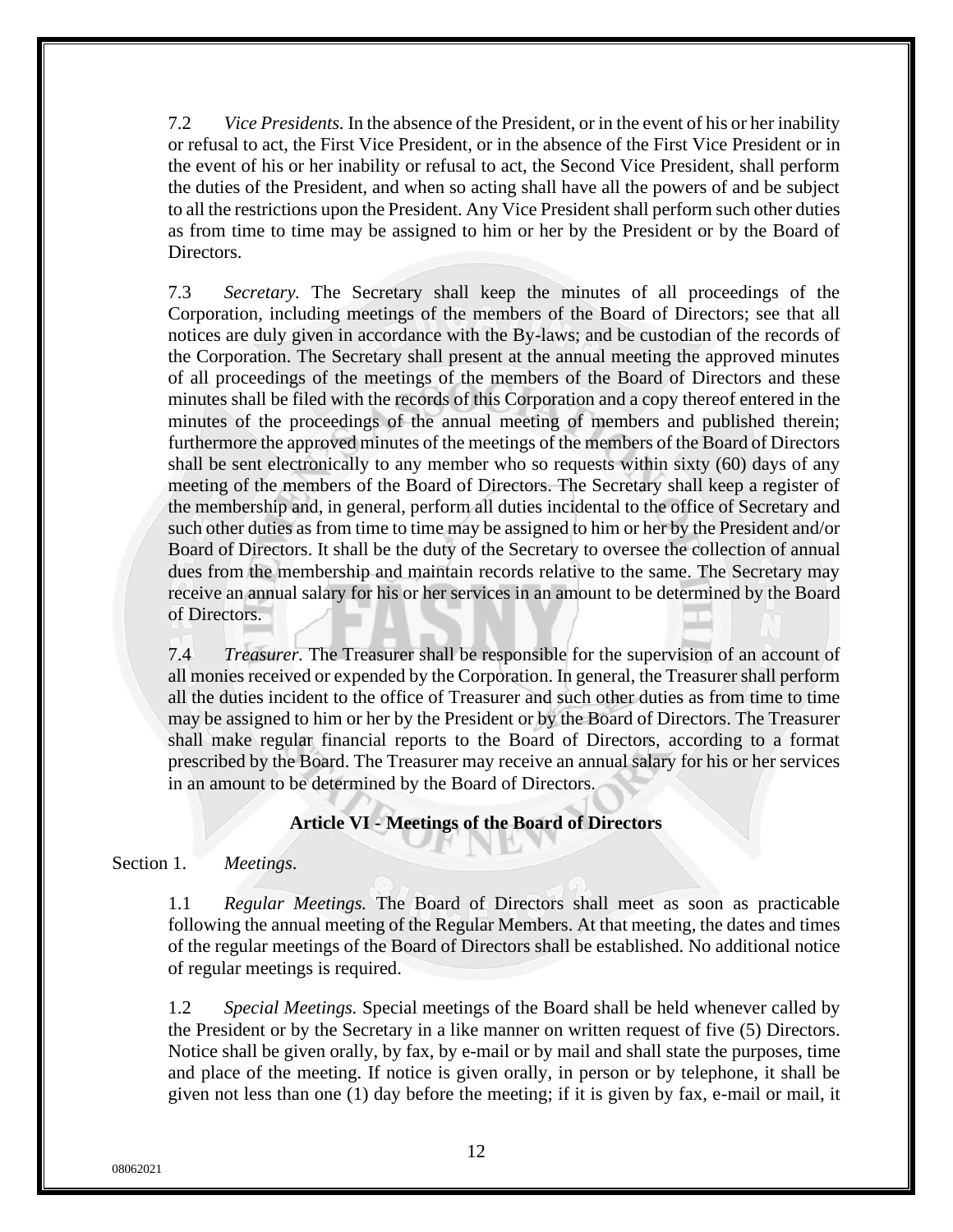shall be given not less than three (3) days before the meeting. If notice is sent by fax or email, notice is given when directed to the individual's fax number or e-mail address provided by the individual to the Corporation; provided, that notice shall not be deemed delivered if: (a) the Corporation is unable to deliver two (2) consecutive notices to the individual by e-mail or fax; or (b) the Corporation otherwise becomes aware that notice cannot be delivered to the individual by email or fax.

1.3 *Waiver of Notice.* Notice of a meeting need not be given to any Director who submits a waiver of notice, whether before or after the meeting, or who attends the meeting without protesting, prior thereto or at its commencement, the lack of notice to him or her. Waivers may be electronically provided, provided that the transmission of the waiver must be sent by e-mail and must include information from which the recipient can reasonably determine that the transmission was authorized by the individual submitting the waiver.

Section 2. *Quorum.* A majority of the entire Board of Directors shall be a quorum for the transaction of business.

Section 3. *Adjournment.* A majority of Directors present, whether or not a quorum is present, may adjourn any meeting to another time and place, without the need to provide further notice of the adjournment to Directors who were absent at the time of the adjournment.

Section 4. *Voting.* Each member of the Board of Directors shall have one vote. Directors shall not vote by proxy.

Section 5. *Parliamentary Law*. Robert's Rules of Order, Newly Revised, or a modified form thereof (as agreed upon by the meeting participants) shall be the controlling authority on all questions of parliamentary law not covered within these By-laws.

Section 6. *Chairperson.* At all meetings of the Board of Directors, the President, or, in his or her absence, the First Vice President or, in his or her absence, the Second Vice President or, in his or her absence, a Director chosen by the Board of Directors shall preside.

Section 7. *Action by the Board of Directors*.

7.1 Except as otherwise provided by law or in these By-laws, the act of the Board of Directors means action at a meeting of the Board by vote of a majority of the Directors present at the time of the vote, if a quorum is present at such time*.*

7.2 The following actions require approval by two-thirds vote of the entire Board of Directors (unless there are twenty-one or more directors, then the vote of a majority of the entire Board of Directors is required): the purchase of real property that will constitute all or substantially all of the assets of the Corporation once purchased; and the sale, lease, mortgage, exchange or other disposition of real property that constitutes all or substantially all of the assets of the Corporation*.*

7.3 In addition to the items specified in these By-laws, the following items require approval of the members: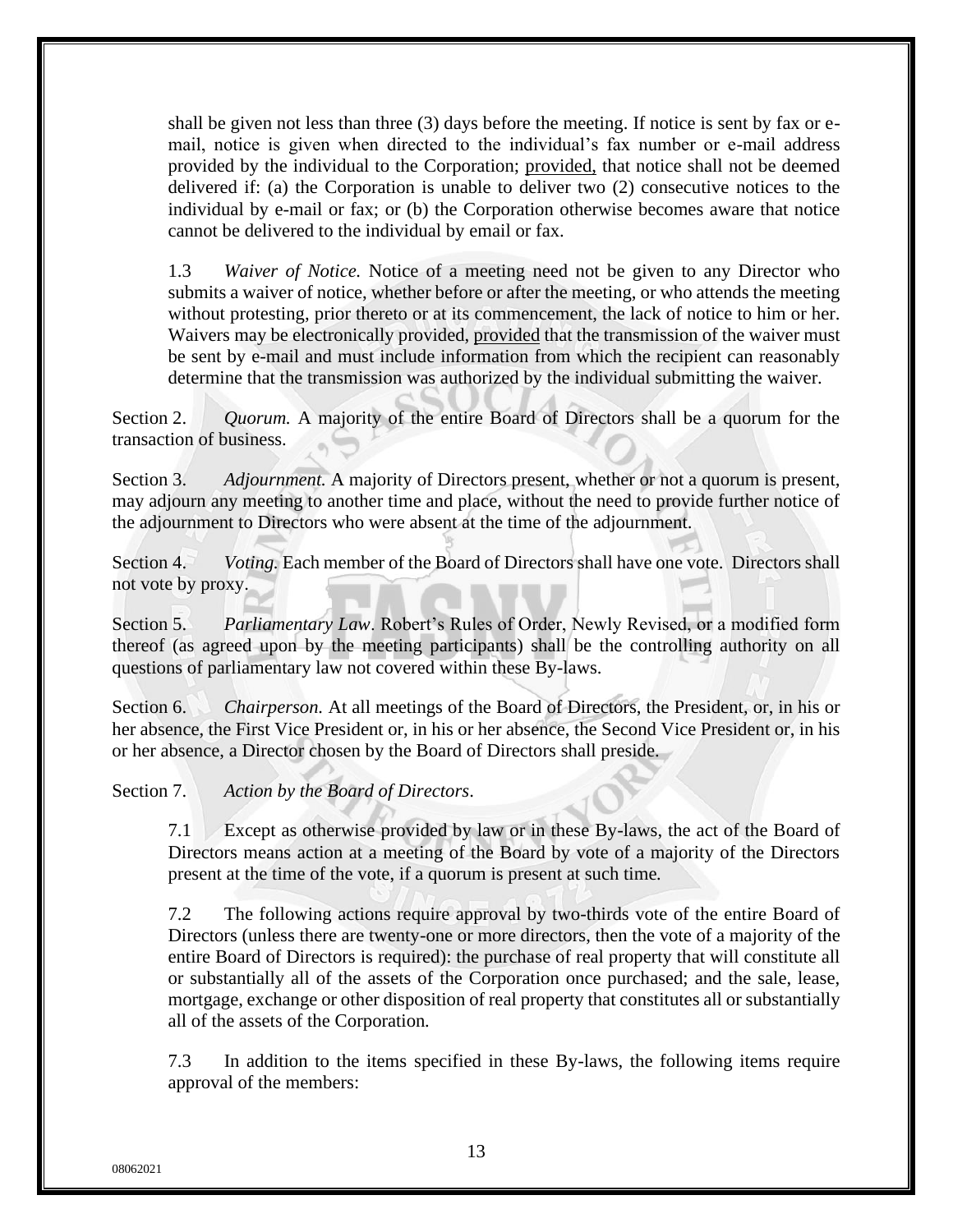- 7.3.1 amendment of the Certificate of Incorporation;
- 7.3.2 approval of a merger or consolidation (requires approval by two-thirds vote of members);\*
- 7.3.3 approval of dissolution (requires approval by two-thirds vote of members);\* and
- 7.3.4 approval of the sale of all or substantially all of the Corporation's assets (requires two-thirds vote of members).\*

\*Any of these actions by the members requires the action to be taken by the proportion of the votes cast at such meeting; provided, however, that the affirmative votes cast in favor of any such action shall be at least equal to the quorum for the meeting. Blank votes or abstentions shall not be counted in the number of votes cast.

7.4 The Board of Directors shall annually determine which Directors qualify as "independent directors" eligible to serve on the Audit Committee, as defined in the Audit Committee Charter,

7.5 Any action required or permitted to be taken by the Board of Directors may be taken without a meeting if all members of the Board consent in writing to the adoption of a resolution authorizing the action*. Th*e resolution and the written consents thereto by the members of the Board of Directors shall be filed with the minutes of the proceedings of the Board. Such consent may be electronic. If electronic, the transmission must be sent by email and must include information from which it can reasonably be determined that the transmission was authorized by the individual submitting the consent.

7.6 Any or all Directors or any committee may participate in a meeting by means of a telephone conference, electronic video screen communication or similar communications equipment*.* Participation by such means shall constitute presence in person at a meeting provided that all persons participating in the meeting can hear each other at the same time and each individual may participate in all matters before the Board of Directors or committee, including, but not limited to, proposing, objecting to and voting upon a specific action taken at the meeting.

# **Article VII - Committees**

Section 1. *Committees of the Board of Directors.* The Board of Directors, by resolution adopted by a majority of the entire Board, may designate committees of the Board consisting of three (3) or more Directors. These committees shall have such authority as the Board by resolution shall provide, but no committee shall have authority as to the following matters:

- 1.1 The submission to members of any action requiring members' approval under the law.
- 1.2 The filling of vacancies in the Board or in any committee.
- 1.3 The fixing of compensation of the Directors for serving on the Board or on any committee.

08062021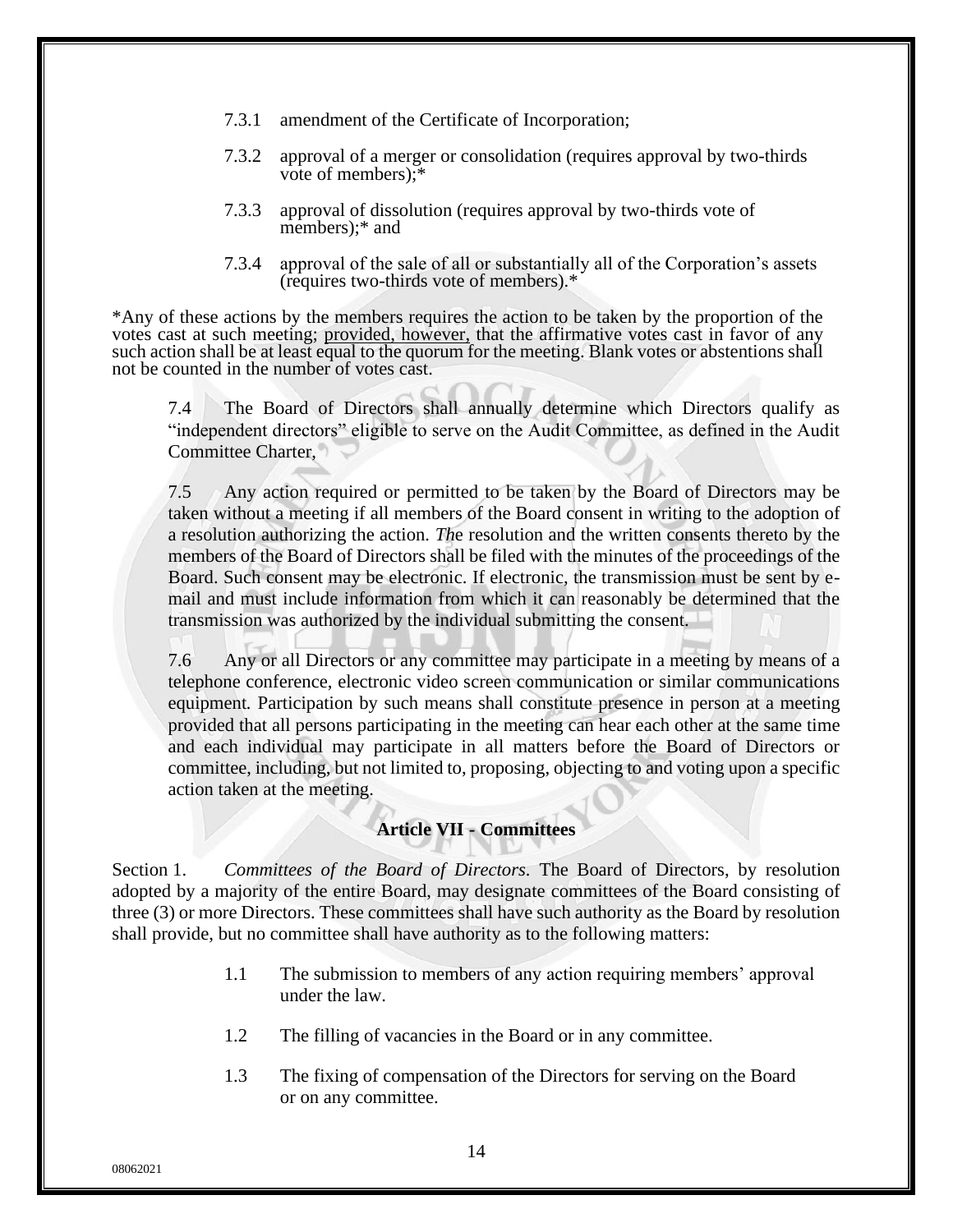- 1.4 The amendment or repeal of the By-laws, or the adoption of new By-laws.
- 1.5 The amendment or repeal of any resolution of the Board which by its terms, shall not be so amendable or repealable.
- 1.6 The election or removal of officers and Directors.
- 1.7 The approval of a merger or plan of dissolution.
- 1.8 The adoption of a resolution recommending to the members action on the sale, lease, exchange or other disposition of all or substantially all of the Corporation's assets.
- 1.9 The purchase of real property that will constitute all or substantially all of the assets of the Corporation once purchased.
- 1.10 The approval of amendments to the Corporation's Certificate of Incorporation.

Section 2. *Committees of the Corporation*. The President may establish committees of the Corporation and nominate committee members. The Board of Directors shall approve or reject such committee member nominations, but cannot select replacement members. Committees of the Corporation shall not be committees of the Board and shall not exercise any of the powers of the Board or have the authority to bind the Board.

Section 3. *Audit Committee.* The Corporation shall have an Audit Committee if it is required to file an independent certified public accountant's audit report with the Attorney General pursuant to New York Executive Law Section 172-B(1). The Audit Committee shall be a committee of Board which shall be responsible for overseeing the accounting and financial reporting processes of the Corporation and the audit of the Corporation's financial statements. The Audit Committee shall be comprised of at least three (3) Independent Directors" as defined under the New York Not-for-Profit Corporation Law. The Board of Directors shall adopt an Audit Committee Charter to govern the operations of the Audit Committee.

Section 4. *Qualifications*. All committee members shall be members of the Corporation, unless waived by the President with the consent of the Board of Directors.

Section 5. *Meetings*. Meetings of committees, of which no notice shall be necessary, shall be held at such time and place as shall be fixed by the Chair of the Committee with approval of the President.

Section 6. *Quorum and Manner of Acting*. A majority of all of the members of the committee shall constitute a quorum for the transaction of business and the vote of a majority of those present shall be the act of the committee. The procedures and manner of acting of all committees shall be subject at all times to the directions of the Board of Directors.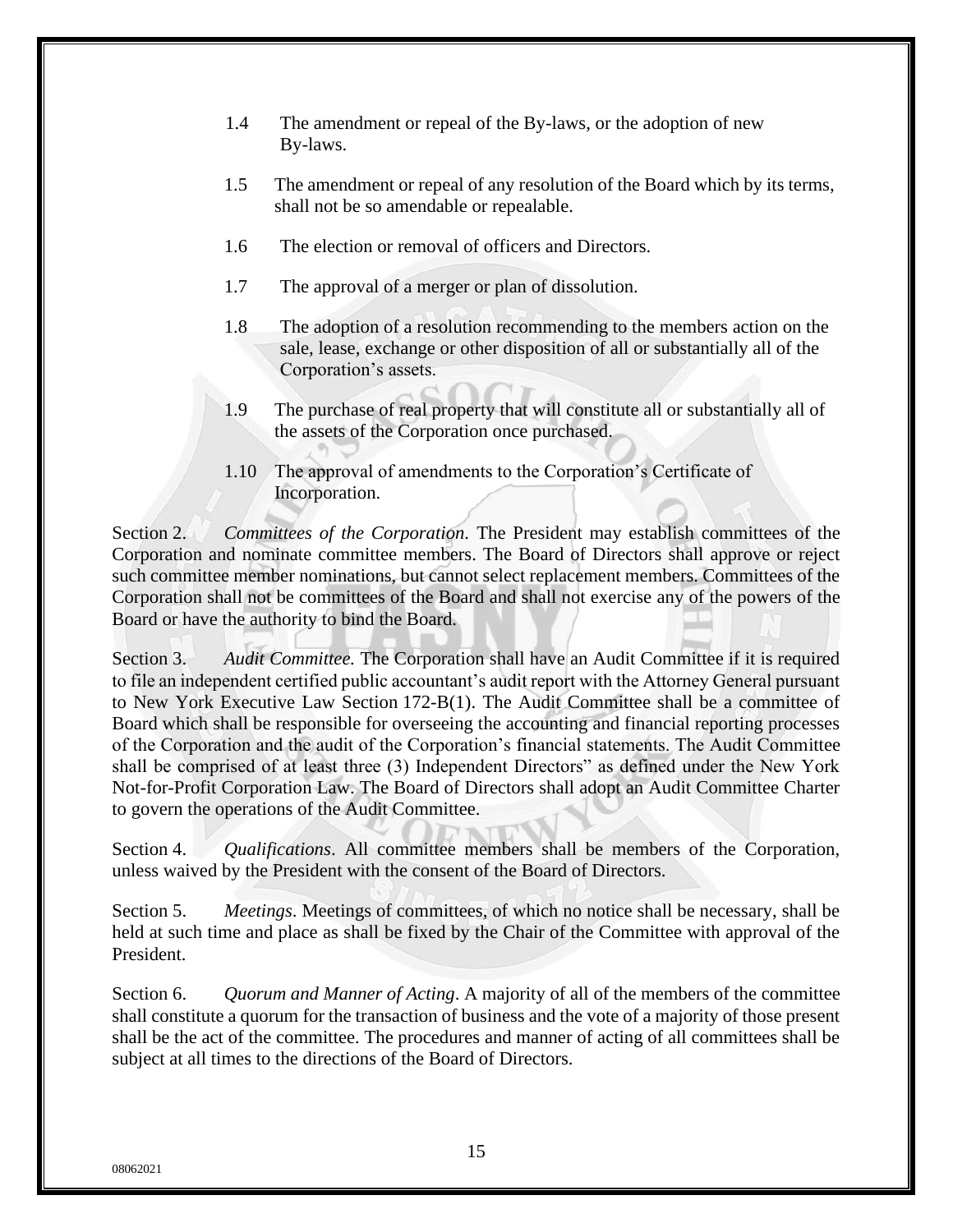Section 7. *Tenure of Members of Committees of the Board*. Each committee of the Board of Directors and every member thereof shall serve at the pleasure of the Board.

# **Article VIII - Amendments**

Section 1. *Amendments by Members.* These By-laws may be amended, modified or repealed, in whole or in part, by a two-thirds (2/3) vote of the votes cast with respect to the matter, provided that the affirmative votes cast in favor of any amendment shall be at least equal to two-thirds (2/3) of the minimum quorum required for the meeting.

1.1 All amendments must be proposed and reviewed in accordance with the following process:

- 1.1.1 Any proposed amendments must be submitted, in writing, to the Secretary of the Corporation at the address of the Corporation no less than sixty (60) days prior to the first day of the annual meeting of members.
- 1.1.2 The Secretary shall acknowledge receipt of the proposed amendments to the individual making the proposed amendments by return mail as soon as reasonably possible after receipt of same.
- 1.1.3 The Secretary shall submit the proposed amendments to the Chair of the FASNY By-law Committee for review to determine whether the proposed amendments:
	- 1.1.3.1 conflict with the Corporation's Certificate of Incorporation or other sections of these By-laws;
	- 1.1.3.2 conflict with any state or federal Law or regulation that applies to the Corporation;
	- 1.1.3.3 would jeopardize the Corporation's tax-exempt status under Internal Revenue Code Section  $501(c)(3)$ ; or
	- 1.1.3.4 cause any detrimental legal consequence on the Corporation.
- 1.1.4 The By-law Committee shall prepare a report of its findings and recommendations regarding the above criteria, including any proposed remedial actions, which shall be presented at the next regular meeting of the Board of Directors.
- 1.1.5 If no issues are identified based on the above-criteria, then the Board shall authorize submission of the proposed amendments to the membership at the next annual meeting for member vote.

Section 2. *Amendments by the Board of Directors.* The Board of Directors may approve by two-thirds (2/3) vote any amendment, modification or repeal of these By-laws, in whole or In part,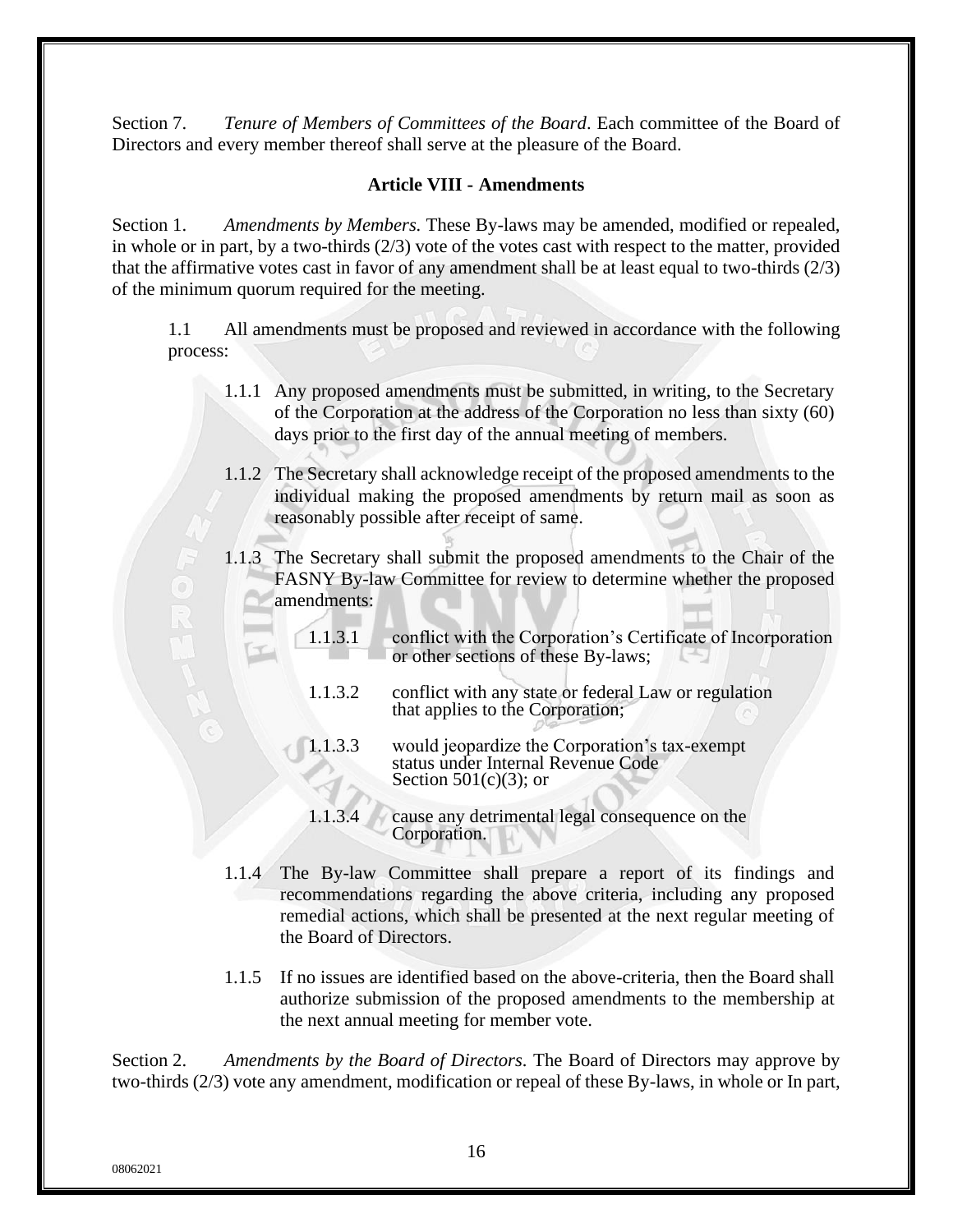that is required in order to comply with applicable state or federal law or regulation that is applicable to the Corporation.

#### **Article IX - Compensation and Reimbursement**

Section 1. Compensation. The Board of Directors shall be empowered to provide<sup>-</sup> reasonable compensation, together with reimbursement for reasonably incurred expenses.

Section 2. *Approval of Compensation.* The Board of Directors must approve in advance the amount of all compensation for officers of the Corporation. Before approving the compensation of an officer, the Board shall determine that the total compensation to be provided by the Corporation to the officer is reasonable in amount in light of the position, responsibility and qualification of the officer for the position held, including the result of an evaluation of the officer's prior performance for the Corporation, if applicable. In making the determination, the Board shall consider total compensation to include the salary and the value of all benefits provided by the Corporation to individual in payment for services. At the time of the discussion and decision concerning an officer's compensation, no person who may benefit from such compensation may be present at or otherwise participate in any Board deliberation or vote concerning such officer's compensation. The Board may request that a person who may benefit from such compensation present information as background or answer questions at a Board meeting prior to the commencement of deliberations or voting. The Board shall obtain and consider appropriate data concerning comparable compensation paid to similar officers in like circumstances. The Board shall set forth the basis for its decision with respect to compensation in the minutes of the meeting at which the decisions are made, including the conclusions of the evaluation and the basis for determining that the individual's compensation was reasonable in light of the evaluation and the comparability data.

### **Article X - Conflict of Interest**

Conflicts of interest are governed by the Corporation's Conflict of Interest Policy.

#### **Article XI - Construction**

If there is any conflict between the provisions of the Certificate of Incorporation and the Bylaws, the provisions of the Certificate of Incorporation shall govern.

### **Article XII - Contracts, Loans, Bank Checks and Drafts, Bank Deposits, Real Property and Policies**

Section 1. *Contracts.* The Board of Directors, except as these By-laws may otherwise provide, may authorize any officer or officers, agent or agents, in the name of the Corporation to enter into any contract or execute and deliver any instrument, and such authority may be general or confined to specific instances. Unless so authorized by the Board of Directors, or expressly authorized by these By-laws, no officers, agents or employees shall have the power or authority to bind the Corporation by any contract or engagement or to pledge its credit or render it liable pecuniarily in any amount for any purpose.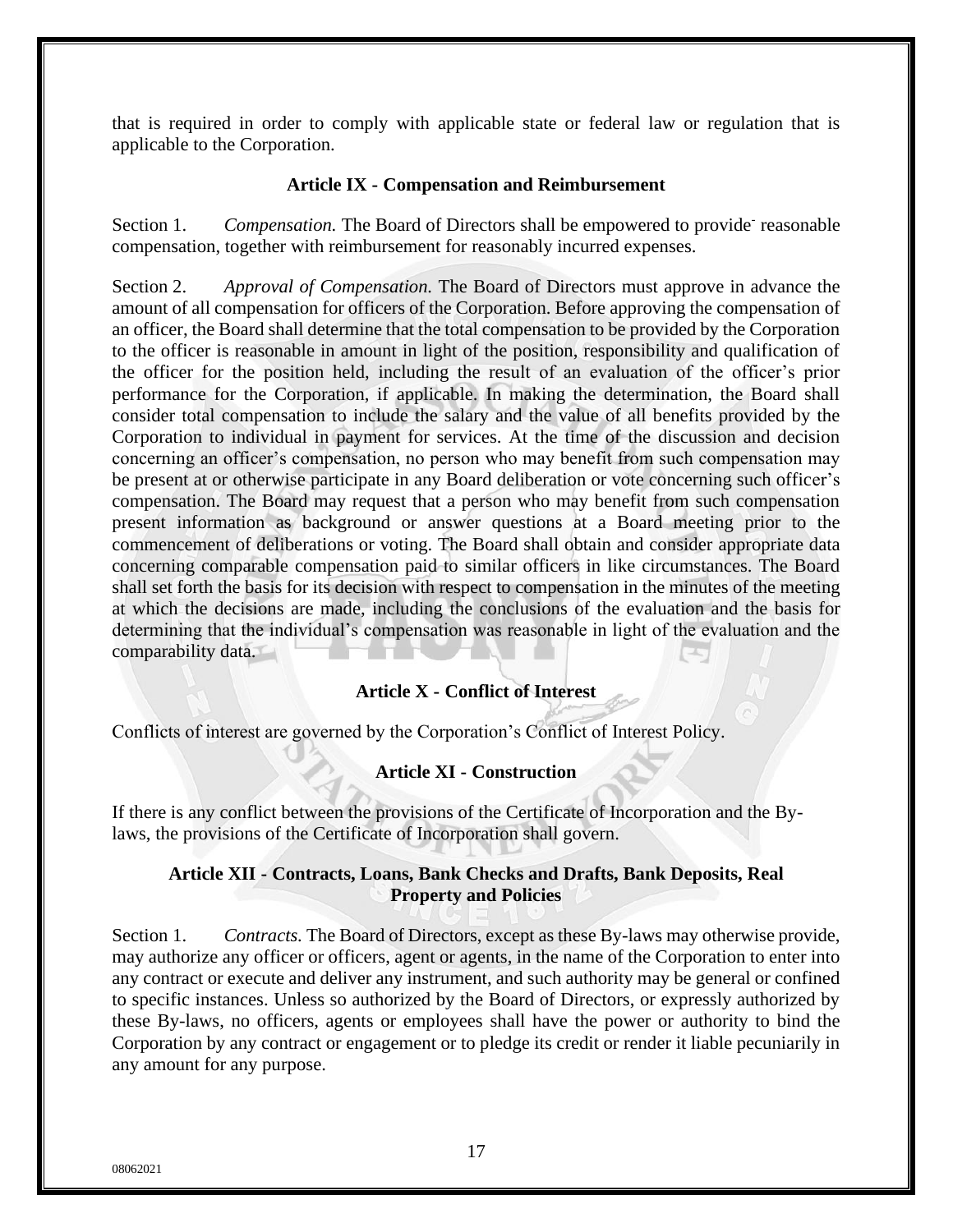Section 2. *Loans.* No loans shall be contracted on behalf of the Corporation unless specifically authorized by the Board of Directors.

Section 3. *Bank Checks and Drafts.* All bank checks and drafts and all other such orders for the payment of monies out of the funds of the Corporation, and all notes or other evidences of indebtedness of the Corporation, shall be signed on behalf of the Corporation in such manner as shall from time to time be determined by resolution of the Board of Directors.

Section 4. *Bank Deposits.* All funds of the Corporation not otherwise employed shall be deposited from time to time to the credit of the Corporation in such banks, trust companies or other depositories as the Board of Directors may select.

Section 5. *Real Property.* Any purchase, safe, mortgage, lease, exchange or other transfer of real property that does not require Board approval as provided in Article VI, Section 7.2, may be approved by a committee of the Board. Such committee shall promptly report any actions it takes to the Board no later than the next regular meeting of the Board.

Section 6. *Adoption of Policies and Procedures.* The Board of Directors, by resolution, may adopt such rules, regulations, policies and procedures as it may deem necessary and appropriate to the operation of the Corporation, including, but not limited to, a Conflicts of Interest Policy; provided, however, that no rule, regulations, policy or procedure may be adopted by the Corporation that is contrary to these By-laws and applicable law as may be amended from time to time.

# **Article XIII - Dissolution**

Section 1. *Dissolution.* This corporation may be dissolved by a two-thirds vote of the Board of Directors and the vote of the Membership as provided for by Statute.

# **Article XIV - Indemnification and Insurance**

Section 1. *Authorized Indemnification.* Unless clearly prohibited by law or Section 2 of this Article, the Corporation shall indemnify any person ("Indemnified Person") made, or threatened to be made, a party in any action or proceeding, whether civil, criminal, administrative, investigative or otherwise, including any action by or in the right of the Corporation, by reason of the fact that he or she (or his or her testator or intestate), whether before or after adoption of this Section, (a) is or was a Director, Trustee or officer of the Corporation, or (b) in addition is serving or served, in any capacity, at the request of the Corporation, as a, Director, Trustee or officer of any other Corporation, or any partnership, joint venture, trust, employee benefit plan or other enterprise. The indemnification shall be against all judgments, fines, penalties, amounts paid in settlement (provided the Corporation shall have consented to such settlement) and reasonable expenses, including attorneys' fees and costs of investigation, incurred by an Indemnified Person with respect to any such threatened or actual action or proceeding, and any appeal thereof.

Section 2. *Prohibited Indemnification.* The Corporation shall not indemnify any person if a judgment or other final adjudication adverse to the Indemnified Person (or to the person whose actions are the basis for the action or proceeding) establishes, or the Board of Directors in good faith determines, that such person's acts were committed in bad faith or were the result of active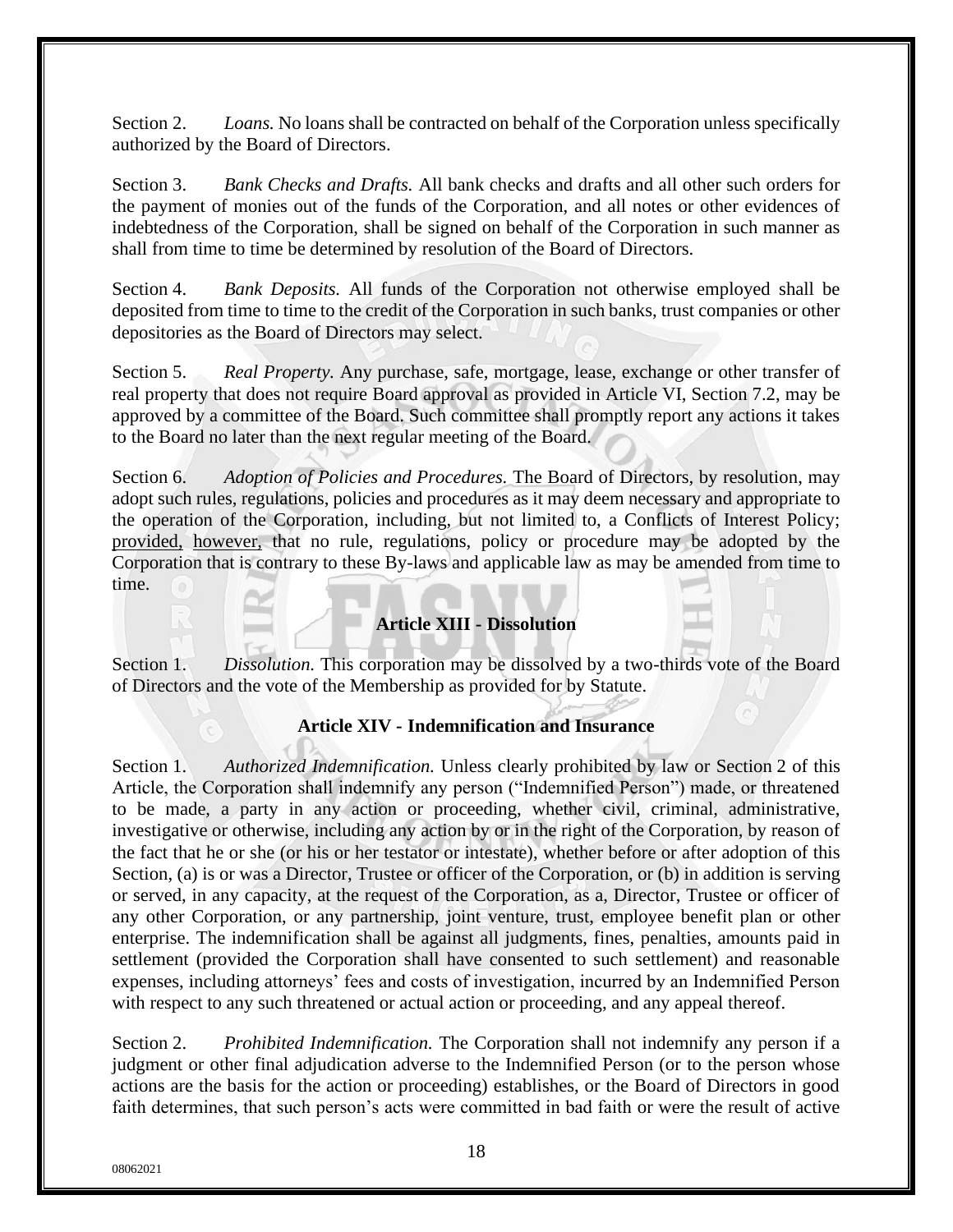and deliberate dishonesty and were material to the cause of action so adjudicated or that he or she personally gained in fact a financial profit or other advantage to which he or she was not legally entitled.

Section 3. *Advancement of Expenses.* The Corporation shall, on request of any Indemnified Person who is or may be entitled to be indemnified by the Corporation, pay or promptly reimburse the Indemnified Person's reasonably incurred expenses in connection with a threatened or actual action or proceeding prior to its final disposition. However, no such advancement of expenses shall be made unless the Indemnified Person makes a binding, written commitment to repay the Corporation, with interest, for any amount advanced for which it is ultimately determined that he or she is not entitled to be indemnified under the law or Section 2 of this Article. An Indemnified Person shall cooperate in good faith with any request by the Corporation that common legal counsel be used by the parties to such action or proceeding who are similarly situated unless it would be inappropriate to do so because of actual or potential conflicts between the interests of the parties.

Section 4. *Indemnification of Others*. Unless clearly prohibited by law or Section 2 of this Article XIV, the Board of Directors may approve Corporation indemnification as set forth in Section 1 of this Article XIV or advancement of expenses as set forth in Section 3 of this Article XIV, to a person (or the testator or intestate of a person) who is or was employed by the Corporation or who is or was a volunteer for the Corporation, and who is made, or threatened to be made, a party in any action or proceeding, by reason of the fact of such employment or volunteer activity, including actions undertaken in connection with service at request of the Corporation in any capacity for any other Corporation, partnership, joint venture, trust, employee benefit plan or other enterprise.

Section 5. *Proceedings Initiated by Indemnified Person*. Notwithstanding any other provision in this Article, the Corporation shall not indemnify or advance expenses to an Indemnified Person for any liability or costs incurred in a proceeding or claim initiated or brought voluntarily by an Indemnified Person and not by way of defense (such as by counterclaim, cross-claim or third-party claim) or participated in as an intervenor or amicus curiae by the person seeking indemnification, unless such indemnification or advancement of expenses is found to be appropriate and is approved by two-thirds (2/3) vote of the entire Board of Directors.

Section 6. *Determination of Indemnification.* Indemnification mandated by a final order of a court of competent jurisdiction will be paid. After termination or disposition of any actual or threatened action or proceeding against an Indemnified Person, if indemnification has not been ordered by a court the Board of Directors shall, upon written request by the Indemnified Person, determine whether and to what extent indemnification is permitted pursuant to these By-laws. Before indemnification can occur the Board of Directors must explicitly find that such indemnification will not violate the provisions of Section 2 of this Article XIV. No Director with a personal interest in the outcome, or who is a party to such actual or threatened action or proceeding concerning which indemnification is sought, shall participate in this determination. If a quorum of disinterested Directors is not obtainable, the Board of Directors shall act only after receiving the opinion in writing of independent legal counsel that indemnification is proper in the circumstances under then applicable law and these By-laws.